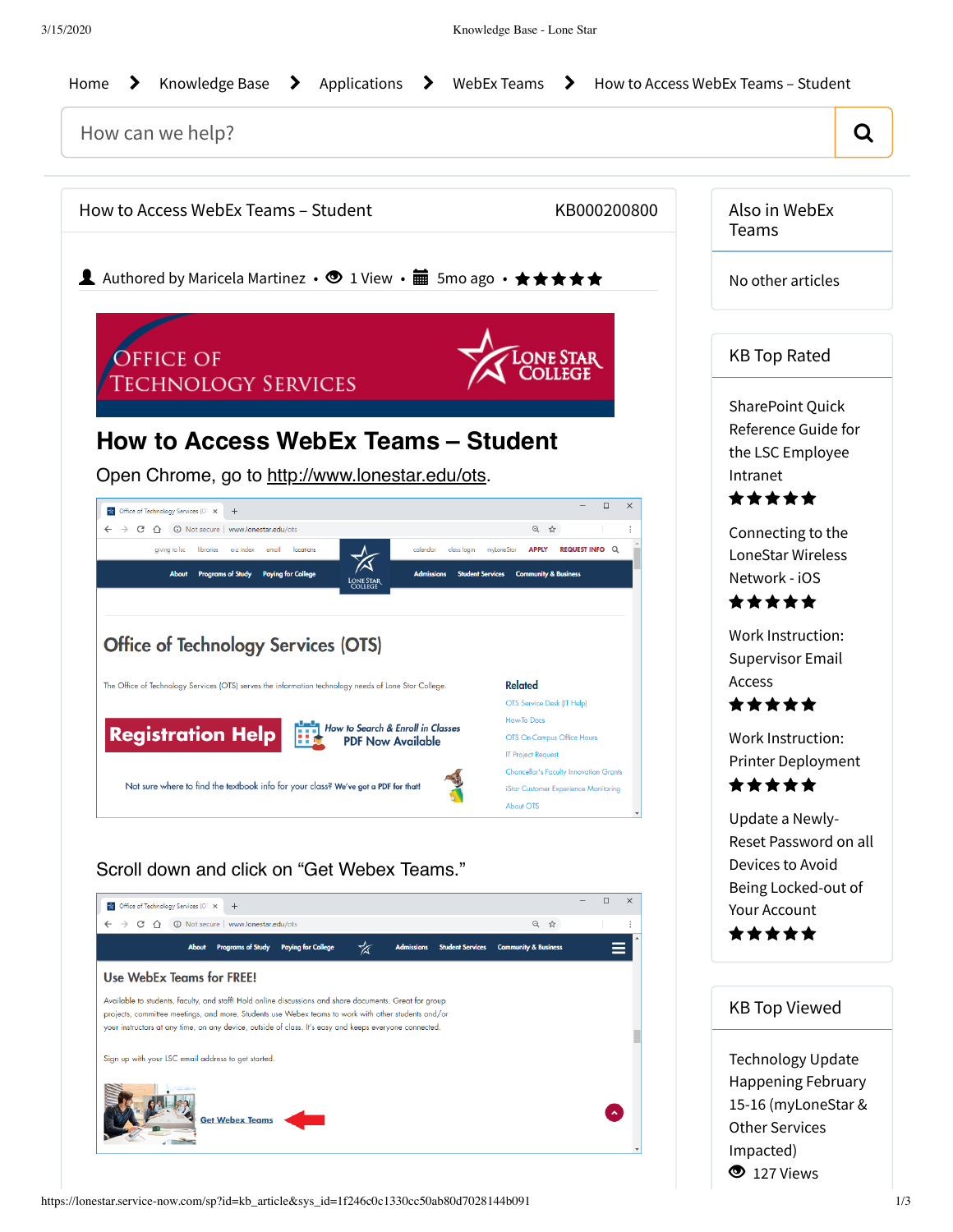3/15/2020 Knowledge Base - Lone Star

A new tab will open, enter your Lone Star College email and press enter.

| <b>A</b> Office of Technology Services (OT X<br>Sign in to Webex Teams<br>$\times$ + |   | $\Box$ | $\times$ |
|--------------------------------------------------------------------------------------|---|--------|----------|
| C ^ iii https://teams.webex.com/signin<br>$\leftarrow$ $\rightarrow$                 | ☆ |        | ÷        |
| $\mathcal{L}$                                                                        |   |        |          |
| Enter your email address<br>username@my.lonestar.edu                                 |   |        |          |
| <b>Next</b>                                                                          |   |        |          |
| Need help signing in? Contact Support                                                |   |        |          |
|                                                                                      |   |        |          |

If this is your first time, you'll receive the message below.

| <b>24</b> Office of Technology Services (OT X<br>Sign in to Webex Teams<br>$\times$ + |   | $\Box$ | $\times$ |
|---------------------------------------------------------------------------------------|---|--------|----------|
| fil https://teams.webex.com/signin<br>$\leftarrow$<br>CΔ<br>$\rightarrow$             | ☆ |        | ٠<br>÷   |
|                                                                                       |   |        |          |
|                                                                                       |   |        |          |
| $\mathcal{L}$                                                                         |   |        |          |
|                                                                                       |   |        |          |
|                                                                                       |   |        |          |
| Check your email                                                                      |   |        |          |
| Click the link we've sent to username@my.lonestar.edu to<br>activate your account     |   |        |          |
|                                                                                       |   |        |          |
| <b>Back to Sign Up</b>                                                                |   |        |          |
|                                                                                       |   |        |          |
|                                                                                       |   |        |          |
| Already activated your account? Click here                                            |   |        |          |
|                                                                                       |   |        |          |
|                                                                                       |   |        |          |

Go to your student email, find the email titled "Activate Your Cisco Webex Teams Account"

and open it. Click the blue "Get started now" button.



A new tab will open directly to Webex Teams.

Resetting Password for First-Time Students or New [Employees](https://lonestar.service-now.com/sp?id=kb_article&sys_id=285f8dd6db1e6b04eee2b1c0ef961933) **3** 93 Views

[Contacting](https://lonestar.service-now.com/sp?id=kb_article&sys_id=7c4c689513b044908796d2f18144b057) OTS for Issues or Requests - Quick Links for Common Requests and More **3** 70 Views

[Configuring](https://lonestar.service-now.com/sp?id=kb_article&sys_id=0726622e131fca002415bd122244b03c) a VPN (virtual private network) connection to the LSC Internal Network <sup>5</sup> 69 Views

Resetting Your LSC [Password](https://lonestar.service-now.com/sp?id=kb_article&sys_id=e6e7d04f13f6a3409ee9b6076144b0eb) When Off-Campus (For Faculty & Staff) <sup>5</sup> 63 Views